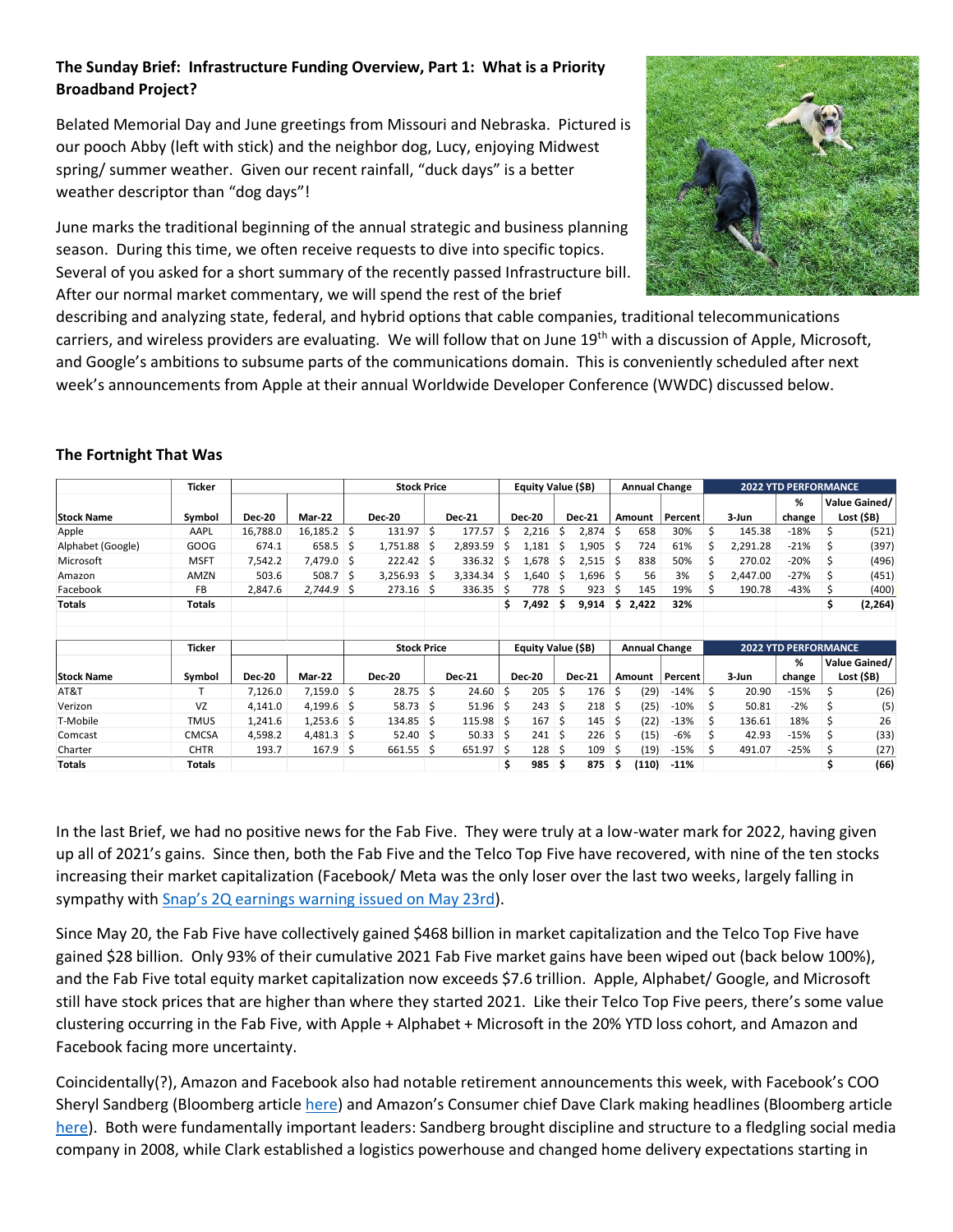1999. Both will be hard to replace even though they were good developers of talent. It's not hard to see a public future for Sandberg, given her writing and speaking skills (a New York Times review of her 2013 book "Lean In: Women, Work, and the Will to Lead" is [here;](https://www.nytimes.com/2013/03/10/books/review/sheryl-sandbergs-lean-in.html) her TED Talk on the same topic that went viral is [here\)](https://www.youtube.com/watch?v=18uDutylDa4), but we are not exactly sure where the past 23 years of start-up experience will take Dave Clark. Both are amazing people who have more than enough financial net worth to pursue whatever they want – what risks each will take in their next chapter will be worth tracking.



As mentioned above, Apple holds their annual developer conference (WWDC) starting Monday. They typically detail operating system software changes in June, and there have been many leaks guesses about what could be announced: better multi-tasking for the iPad, a rewrite of the fitness app for the Apple Watch, and an "always on" display for select new iPhones may be on the docket. We would also not be surprised to see announcements concerning processor improvements and battery power conservation, two important drivers of device upgrades. Mark Gurman's Bloomberg article [\(here\)](https://www.bloomberg.com/news/articles/2022-06-02/apple-to-upgrade-its-ipad-software-in-bid-to-satisfy-pro-users) details these and other potential upgrades.

There's open speculation that WWDC could also include bigger announcements, such as a Virtual Reality headset or even confirmation of the rumor that they have secured rights to the NFL Sunday Ticket following the 2022-2023 season. Our guess is that Apple will hold announcing these until late summer (closer to the start of the current football season). As we have written in previous Briefs, Apple TV+ is going to receive increased funding as they continue to see content as an important (and profitable) asset. Apple also has in-house chipset expertise to create a headset that outflanks Oculus. While both would make a lot of headlines, June is probably early for these announcements.

Something to consider – Apple needs to identify and launch new products and services (new "TAMs") in order to keep their earnings multiple high (currently just shy of 24). Given the significant market growth that Apple has experienced in the last three years, our guess is that Apple needs to discover at least a \$500 billion market every 6-12 months to make the case that they are a growth stock. This is what continues to give us confidence that "in home" and "content to home" will be increasingly important market spaces for the Cupertino-based giant.

One final news note: We are entering the home stretch of RootMetrics Metro RootScore Reports [\(here\)](https://rootmetrics.com/en-US/rootscore/map) and thought it would be good to update you on changes in scores and trends. To bring our newest readers up to speed, we have tracked RootMetrics reports since we resumed the Brief in 2019. RootMetrics provides scores on various factors (call performance, text performance, network consistency, network download speed and a few others) for 125 different metro regions and all 50 states every six months. We are carful to use this data to look for longer-term trends, and not read too much into any specific metric or metro. That said, here're the cumulative winners for the last four quarters (recognizing that RootMetrics is only three quarters complete for 1H 2022 reports):

| <b>Report result</b> |     |      |                |      |     | 2H 2020 % of Total 1H 2021 % of Total 2H 2021 % of Total 1H 2022 % of Total |    |     |
|----------------------|-----|------|----------------|------|-----|-----------------------------------------------------------------------------|----|-----|
| VZ win               | 93  | 74%  | 47             | 38%  | 67  | 54%                                                                         | 52 | 42% |
| VZ/ AT&T Tie         | 23  | 18%  | 55             | 44%  | 38  | 30%                                                                         | 22 | 18% |
| AT&T win             | 9   | 7%   | 15             | 12%  | 9   | 7%                                                                          | 2  | 2%  |
| 3-Way Tie            |     | 0%   | 5              | 4%   |     | 1%                                                                          | 9  | 7%  |
| TMO/ AT&T Tie        |     | 0%   | 1              | 1%   |     | 1%                                                                          |    | 0%  |
| TMO                  |     | 0%   |                | 0%   |     | 1%                                                                          | 1  | 1%  |
| TMO/VZ Tie           |     | 0%   | $\overline{2}$ | 2%   | 8   | 6%                                                                          | 8  | 6%  |
| <b>Totals</b>        | 125 | 100% | 125            | 100% | 125 | 100%                                                                        | 94 | 75% |

Verizon continues to hold a commanding lead on outright wins, and it is probable that they will be the winner in more than half of the 125 metros after all of the data has been tallied. The fact that AT&T currently has a mere two outright wins thus far is equally surprising. If Ma Bell wins each of the remaining markets that they won outright in either 1H 2021 or 2H 2021, they would have eight outright wins - that's likely to be their "best case scenario." Our view is that it's more likely that they will only win 4-5 total out of 125, leaving a giant gap between Verizon and AT&T.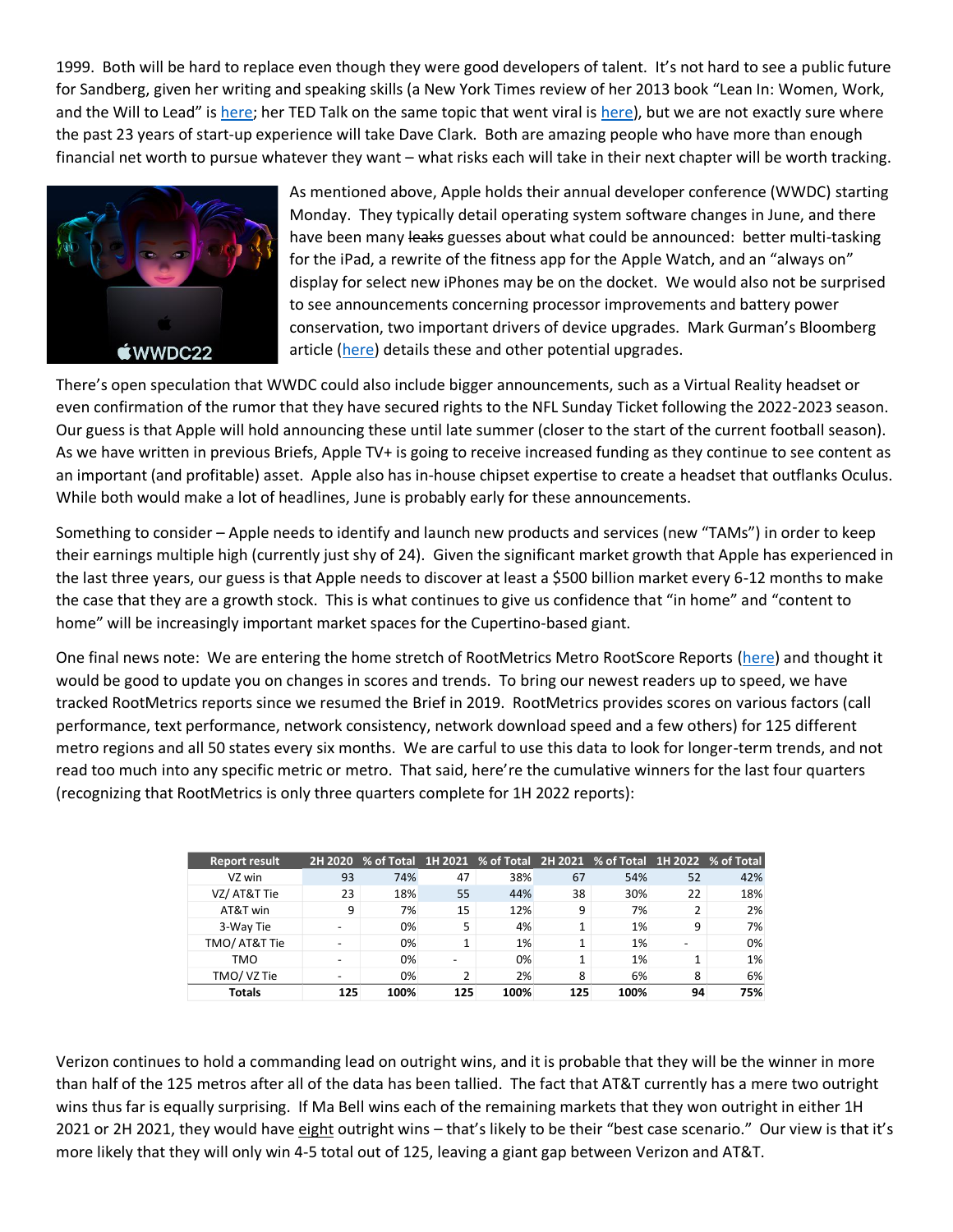This gap is not being filled with a bunch of Verizon/ AT&T ties. Rather, it's bring filled with 3-Way and Verizon/ T-Mobile ties. In Texas, Dallas/ Ft. Worth (AT&T's hometown), Denton (north of Dallas), and San Antonio (former HQ of AT&T/ SBC) are all reported as 3-Way ties. Verizon and T-Mobile are sharing the honors in larger markets such as Houston, Milwaukee, Louisville, and Kansas City. In fact, AT&T's outright wins are in two demographically challenged towns: Durham (NC) and Baltimore. We will wait another month for the remainder of the metro scores to be published but, based on what we have seen thus far, AT&T appears to be falling further behind Verizon in RootMetrics' eyes and T-Mobile is beginning to close in on the runner-up crown.

## **Infrastructure Funding Overview, Part 1: What is a Priority Broadband Project?**

Over the next 24 months (roughly through 2Q 2024), nearly \$48 billion in infrastructure funding is going to be distributed to telecommunications firms. Because these monies are likely to be made available through a matching process (25% or 50% contributed by the applicant, with the remainder from the government), the cumulative economic impact of these dollars will likely reach \$60-100 billion.

In addition to the Infrastructure Funding (also called Broadband Equity, Access and Deployment or BEAD program), there are a variety of existing programs in place to distribute funds made available during the COVID-19 pandemic. Many of those monies are just being distributed and will be connecting homes to the Internet in 2022-2024.

On top of pandemic-driven and infrastructure funds, there are formal programs administered by the Department of Agriculture focused on rural infrastructure already in place. This program is called ReConnect (more on the program [here\)](https://www.usda.gov/reconnect). The third phase of ReConnect applications were submitted in March and are expected to be awarded by September. The fourth phase of ReConnect applications will likely be due this December.

On top of these three funding sources, there are tens of billions of dollars being spent by AT&T, Verizon, smaller telecommunications companies, and private equity-backed telecommunications firms such as American Broadband.

If your head is swimming, you aren't alone. However, the National Telecommunications and Information Administration (NTIA) has tasked each state with a) developing broadband maps for each census block in their state; b) identifying unserved and underserved areas; and c) developing an applications and challenge process to drive broadband penetration throughout the country.

Here's a summary of the federal components and draft/approximate timeline from th[e Internet for All website:](https://www.internetforall.gov/)

|                                                                                  |                                                                                                                                                                                                                                                        |      | NTIA will administer ~\$48B of funding across four programs |                      |  |  |  |  |
|----------------------------------------------------------------------------------|--------------------------------------------------------------------------------------------------------------------------------------------------------------------------------------------------------------------------------------------------------|------|-------------------------------------------------------------|----------------------|--|--|--|--|
| <b>BEAD - \$42.45B</b><br>Broadband Equity, Access<br>and Deployment             | A program to get all Americans online by funding partnerships between<br>states or territories, communities, and stakeholders to build infrastructure<br>where we need it to and increase adoption of high-speed internet.                             |      |                                                             |                      |  |  |  |  |
| Digital Equity - \$2.75B<br>Digital Equity Act                                   | Three programs that provide funding to promote digital inclusion and<br>advance equity for all. They aim to ensure that all communities can<br>access and use affordable, reliable high-speed internet to meet their<br>needs and improve their lives. |      |                                                             |                      |  |  |  |  |
| <b>Tribal - \$2.00B</b><br>Tribal Connectivity<br>Technical Amendments           | A program to help tribal communities expand high-speed internet access<br>and adoption on tribal lands.                                                                                                                                                |      |                                                             |                      |  |  |  |  |
| Middle Mile - \$1,00B<br>Enabling Middle Mile<br><b>Broadband Infrastructure</b> | A program to expand middle mile infrastructure, to reduce the cost of<br>connecting unserved and underserved areas.                                                                                                                                    |      |                                                             |                      |  |  |  |  |
|                                                                                  |                                                                                                                                                                                                                                                        |      |                                                             | Timeline approximate |  |  |  |  |
| 2022<br><b>Timeline</b>                                                          | 2023                                                                                                                                                                                                                                                   | 2024 | 2025                                                        | $2026+$              |  |  |  |  |
| LO<br><b>BEAD</b>                                                                | 5-year plan<br>Initial proposal                                                                                                                                                                                                                        |      | 4-year implementation<br>Final prop.                        |                      |  |  |  |  |

|             | LOI             | 5-year plan           | 4-year implementation                                                                              |
|-------------|-----------------|-----------------------|----------------------------------------------------------------------------------------------------|
| <b>BEAD</b> |                 | Initial proposal      | Final prop.                                                                                        |
| DE          | Plan app        | 1-year state planning | State cap. app<br>5-year state capacity implementation<br>Comp. app> 4-year competitive implement. |
| Tribal      | Rolling funding | Tribal BIL apps       | Implementation for BIL projects                                                                    |
| <b>MM</b>   | <b>Apps</b>     |                       | 5-year implementation                                                                              |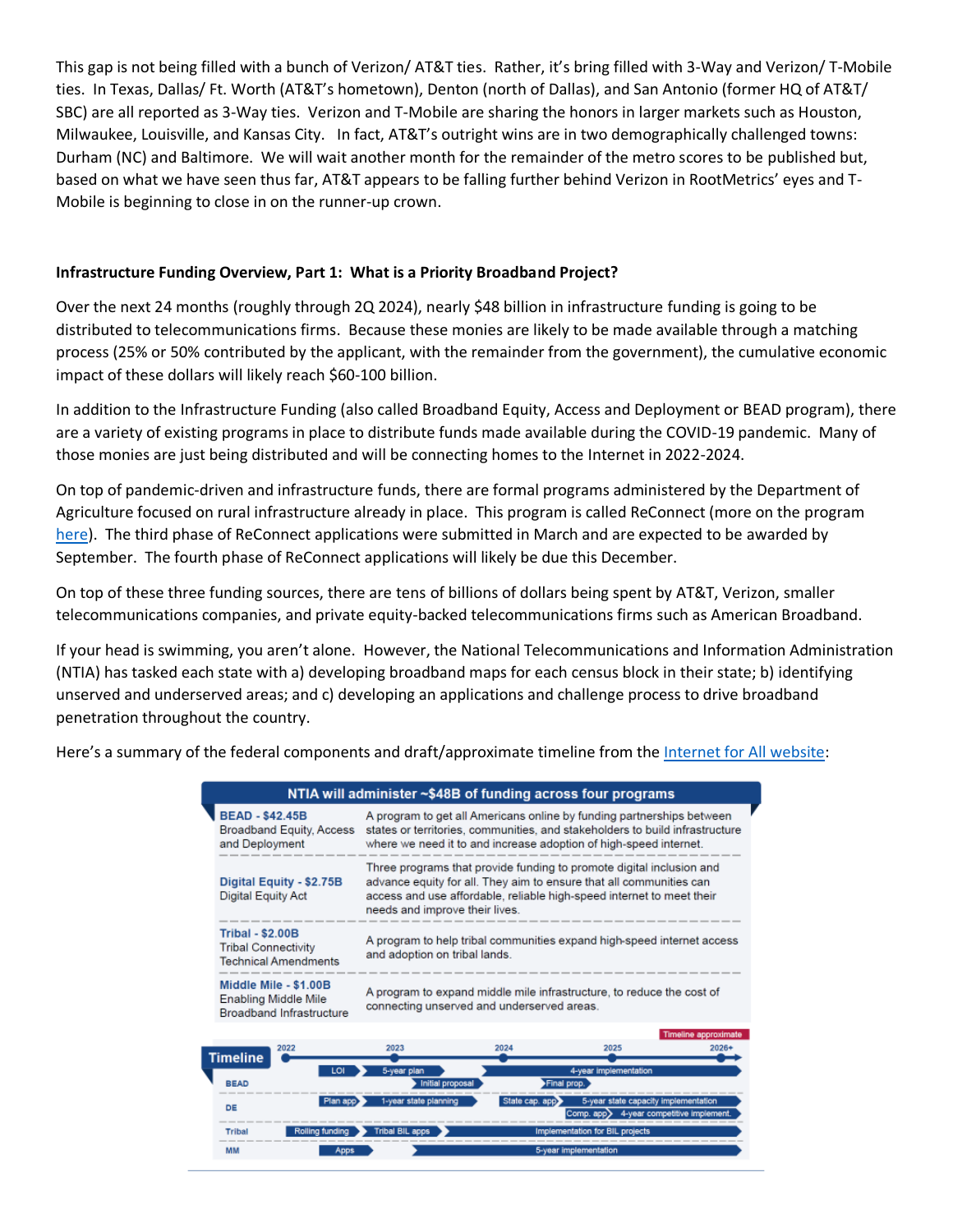The extension of responsibilities and funding decisions to the states is critically important to reducing overlapping investments. For example, companies receiving monies from the recently administered (2020) Rural Development Opportunities Fund (RDOF) auctions can claim to be "served" if they deploy fiber or provide wireless using licensed spectrum. If they are fixed wireless solutions using unlicensed Wi-Fi or unlicensed CBRS, or are satellite providers, however, BEAD (fiber to the home) priority applications can be considered.

While the states have a large amount of leeway in determining the technology and the administration of infrastructure monies, the NTIA included a fiber-friendly definition deep in the [Notice of Funding Opportunity](https://broadbandusa.ntia.doc.gov/broadband-equity-access-and-deployment-bead-program) (page 14 of definitions, and footnote 9):

"The term "Priority Broadband Project" means a project that will provision service via end-to-end fiber-optic facilities to each end-user premises.<sup>9</sup> An Eligible Entity may disqualify any project that might otherwise qualify as a Priority Broadband Project from Priority Broadband Project status, with the approval of the Assistant Secretary, on the basis that the location surpasses the Eligible Entity's Extremely High Cost Per Location Threshold (as described in Section IV.B.7 below), or for other valid reasons subject to approval by the Assistant Secretary."

"**9** A project that will rely entirely on fiber-optic technology to each end-user premises will ensure that the network built by the project can easily scale speeds over time to meet the evolving connectivity needs of households and businesses and support the deployment of 5G, successor wireless technologies, and other advanced services."

Priority Broadband Projects are considered as follows (page 42):

**Selection Among Competing Proposals for the Same Location or Locations**. An Eligible Entity's process in selecting subgrantees for last-mile broadband deployment projects must first assess which locations or sets of locations under consideration are subject to one or more proposals that (1) constitute Priority Broadband Projects and (2) satisfy all other requirements set out in this NOFO with respect to subgrantees.

In the event there is just one proposed Priority Broadband Project in a location or set of locations, and that proposal does not exceed the Eligible Entity's Extremely High Cost Per Location Threshold, that proposal is the default winner, unless the Eligible Entity requests, and the Assistant Secretary grants, a waiver allowing the Eligible Entity to select an alternative project.63

To the extent there are multiple proposals in a location or set of locations that (1) constitute Priority Broadband Projects and (2) satisfy all other requirements with respect to subgrantees, the Eligible Entity shall use its approved competitive process to select a project subject to the selection criteria set forth below.

While the states have ultimate say in defining terms like "Extremely High Cost Per Location Threshold," we think this provision may create a lot of fiber converts, especially from the Fixed Wireless Access (using unlicensed spectrum) community.

This has less of an impact on cable than one might think, because all markets that are served with 100 Mbps download/ 20 Mbps upload speeds are already exempt from BEAD funding (unless the Assistant Secretary grants a waiver). Since most cable deployed today is using DOCSIS 3.1 technology, the best solution for cable companies is to upgrade their current plant as soon as possible.

The greatest impact here is in rural markets with fixed wireless and DSL (and un-upgraded DOCSIS 3.0) as the primary means of broadband. There's a potential secondary impact if the impacted technology solution crosses through or near a "served" area. For example, an application might serve the outskirts of a rural town but need to connect to existing facilities by crossing through an already served location. Or, to get to the unserved location, the applicant passes by several existing cell sites served by an existing cable, telco, or middle-mile provider. The BEAD application maps will be interesting to study as they satisfy the needs of the area yet also create knock-on investment options.